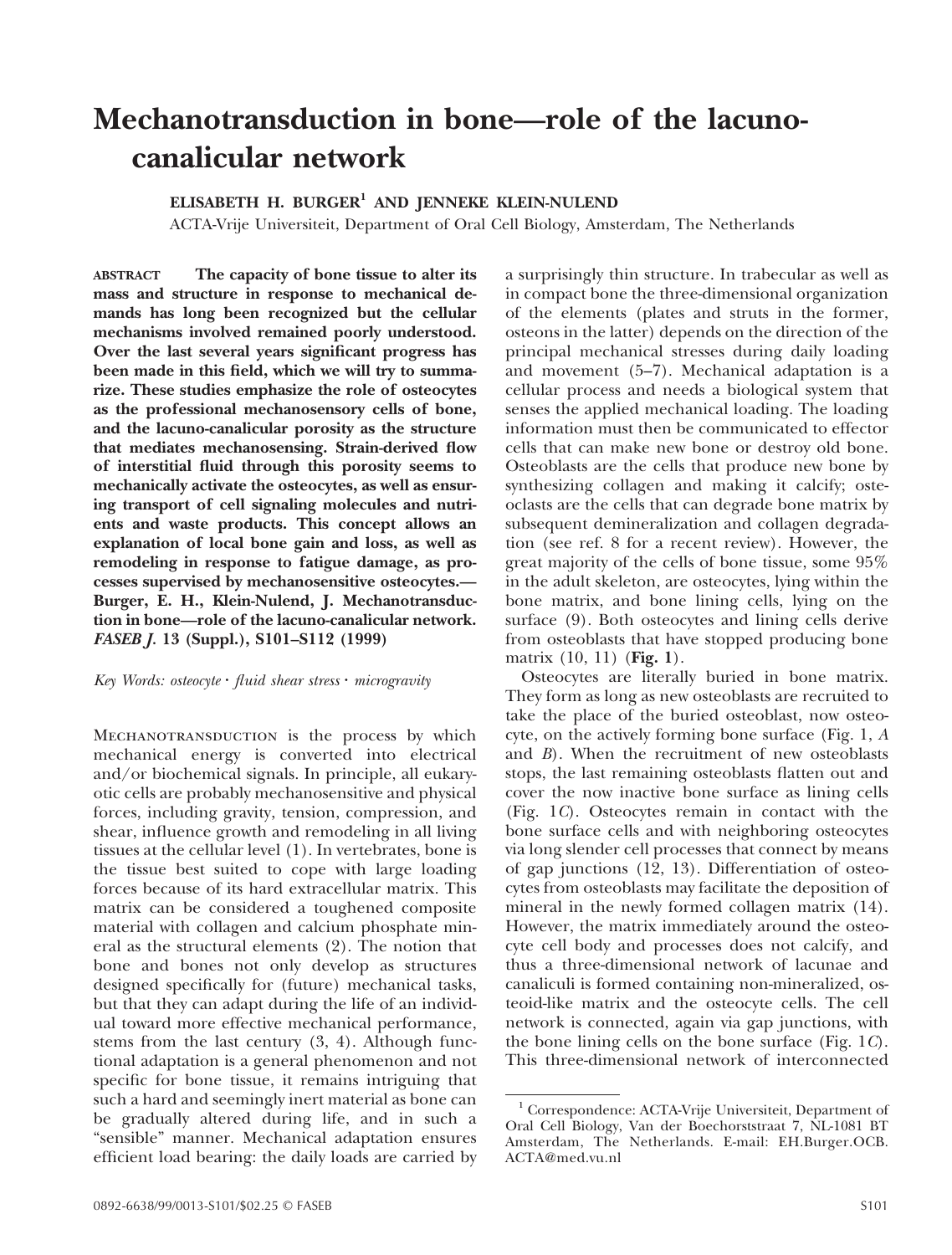

**Figure 1.** Schematic representation of the growth of bone tissue. *A* and *B*) a quiescing osteoblast (black cell, Fig. *A1*, *B1*) turns into an osteocyte (Fig. *A2*, *3*; *B2*, *3*) because its neighboring osteoblasts continue to produce osteoid, thereby embedding the quiescing osteoblast, or pre-osteocyte, in bone matrix. In *A*, during rapid growth, proliferation of progenitor cells (arrowhead) ensures a plentiful supply of postmitotic pre-osteoblasts (arrows), which may take the place of pre-osteocytes. In *B*, growth starts to diminish because supply of proliferating progenitors has stopped and only postmitotic pre-osteoblasts (arrow) remain. In *C*, no pre-osteoblasts are left. All remaining osteoblasts stop producing osteoid, and the mineralization process continues up until the last layer of flattening osteoblasts (Fig. *C2*), which become lining cells (Fig. *C3*). Note that in all three cases the kinetics of bone tissue growth are regulated by the rate of osteoblast progenitor cell recruitment, apart from osteoblast lifetime and osteoblast synthetic activity.

cells that is present throughout and around a piece of bone is a very attractive structure for the detection of local mechanical inadequacies (15–17). Because the cellular network neighbors on the bone marrow stroma as well as on the periosteum, recruitment of new osteoblasts and osteoclasts by the network is also easily foreseen. In addition, the non-mineralized matrix of lacunae and canaliculi is much more easily penetrated by water and (small) molecules than the mineralized matrix. Therefore this network may also be considered a complex structure of pores and channels, the lacuno-canalicular porosity.

We review the evidence that the combination of cellular network and lacuno-canalicular porosity performs the functions of mechanosensing and mechanotransduction in bone. We then propose a cellbased model to explain the role of osteocytes in regulating bone gain and loss in response to overuse and disuse, respectively, as well as bone remodeling in response to fatigue damage. Finally, the consequence of this model for the behavior of bone under microgravity is discussed.

# **OSTEOCYTES AND THE LACUNO-CANALICULAR POROSITY IN MECHANOTRANSDUCTION**

Because they are post-mitotic (18) and embedded in hard matrix, osteocytes are difficult to study. This and their general appearance of inactive cells as to protein synthesis has made them the least-studied bone cell type. Nevertheless, information is increasing in conjunction with the recent interest in their putative role as mechanosensors. *In vivo*, osteocytes have been shown to express mRNA for  $\beta$ -actin, osteocalcin, connexin-43, insulin-like growth factor I  $(IGF-I)<sup>2</sup>$ , c-fos, and c-jun, but not tumor necrosis factor  $\alpha$  or tartrate-resistant acid phosphatase (19). *In vitro*, osteocyte cultures were found to reestablish their stellate morphology and again form a network via many slender cell processes and gap junctions (18, 20–22) (**Fig. 2**). The osteocyte cultures produced small amounts of collagen and fibronectin (much less than osteoblasts) but were more active than osteoblasts in producing osteocalcin, osteonectin, and osteopontin (23). Evidence for parathyroid hormone receptors on their surface was found *in vitro* (18) as well as *in vivo* (24). Evidence for their role as mechanosensory cells in bone has been steadily growing over the last 10 years. Early strainrelated changes in glucose-6-phosphate dehydrogenase activity were found in osteocytes after bone loading *in vivo* (25) and *in vitro* (26). At 1 h after 5 min of loading, transient expression of c-fos mRNA was induced in cortical osteocytes and lining cells of rat tail vertebrae *in vivo* (27). Osteocytic gene regulation by mechanical stress includes expression of IGF, although the reports are somewhat variable. Rapid induction of IGF-I was found by mechanical stimulation of rat caudal vertebrae (28) but another study using the same model found no effect (27). One *in vitro* study using rat bone cells found increased mRNA levels of IGF-II but not IGF-I (29), whereas other studies, also using rat bone cells, found elevated levels of IGF-I (30). IGF-I promotes bone formation (see ref. 31 for a recent review), and has been found to stimulate the differentiation of osteocytes from osteoblasts (32). Another mechanically regulated gene in bone is osteopontin, one of the major non-collagenous proteins in bone matrix. Mechanical loading increased OPN mRNA expres-

 $2$  Abbreviations: IGF-1, insulin-like growth factor 1; PGE<sub>2</sub>, prostaglandin E<sub>2</sub>; PGI<sub>2</sub>, prostaglandin I<sub>2</sub>; NO, nitric oxide; TGF- $\beta$ , transforming growth factor  $\beta$ .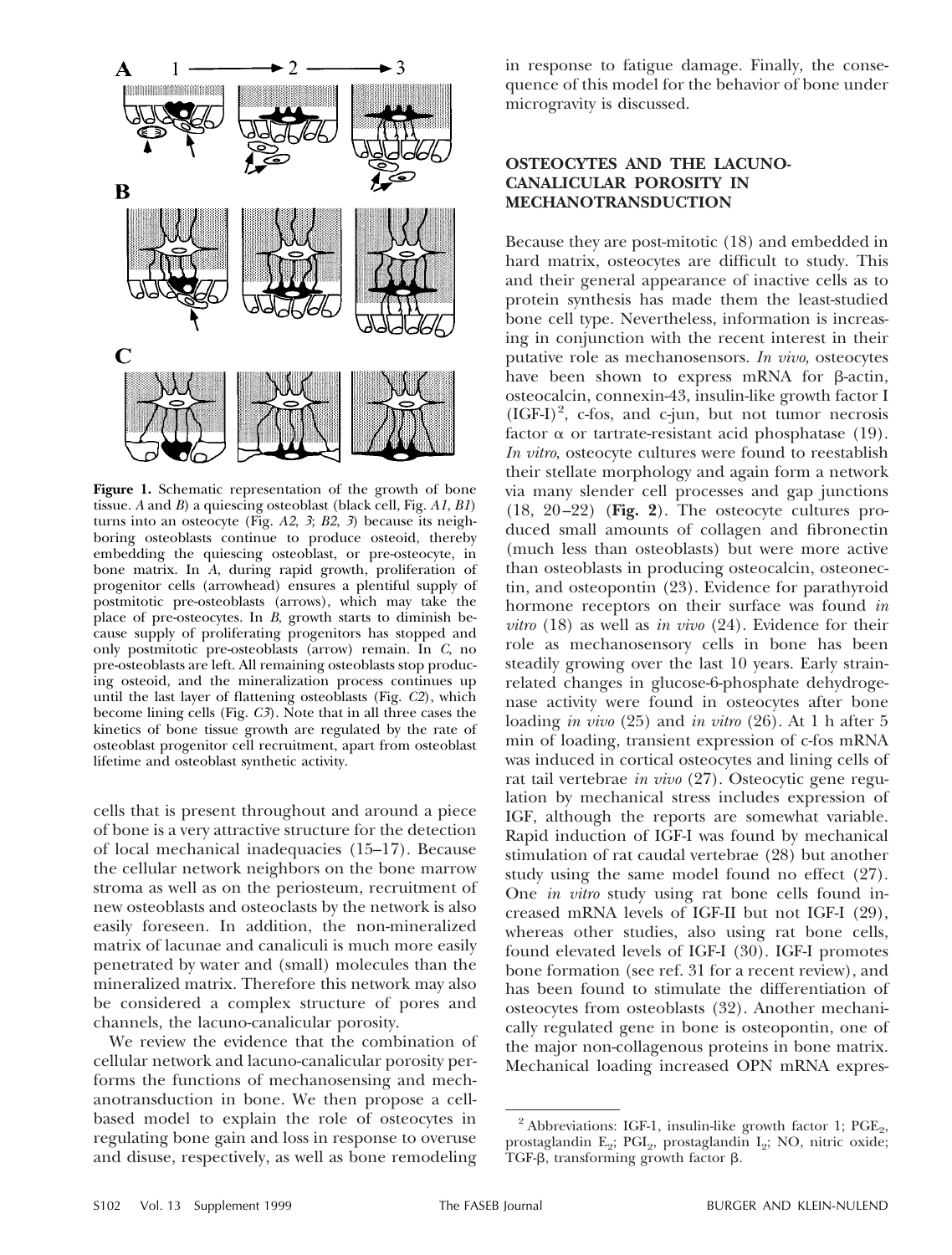

**Figure 2.** Scanning electron micrograph of a group of osteocytes, isolated from embryonic chicken calvariae, after 3 days of culture as monolayer. The cells have re-established a cellular network by moving away from each other and making thin, branching cell processes that connect with those of neighboring cells (see refs. 20 and 22 for more detail). The non-random distribution of the cell processes, and their straightness, suggest that the processes have a means to sense each other's presence. The cell in the upper left corner is a contaminating osteoblast. Bar  $= 100 \mu m$ . Micrograph kindly provided by Dr. P. J. Nijweide.

sion via the microfilament component of the cytoskeleton (33) and more in mature than in immature bone cells (34). Up-regulation of OPN mRNA levels was also found after bone loading *in vivo* (35). Thus, mechanical loading activates several cellular processes in osteocytes, including energy metabolism, gene activation, growth factor production, and matrix synthesis.

In a study on cell signaling after mechanical stimulation, monolayer cultures of osteocytes, isolated from embryonic chicken calvariae, responded to 1 h of pulsating fluid flow with a sustained release of prostaglandins  $E_2$  and  $I_2$  (PGE<sub>2</sub> and PGI<sub>2</sub>, respectively) (36). Osteocytes were much more responsive than osteoblasts, and intermittent hydrostatic compression had less effect than fluid flow (36, 37). *In vivo*, prostaglandins are found to be essential for the transduction of mechanical stimuli into bone formation (38), whereas *in vitro* as well as *in vivo* exogenous prostaglandins, particularly  $PGE_2$ , stimulate osteoblastic cell proliferation (39) and bone formation (40). Klein-Nulend et al. (36) used fluid flow for mechanical stimulation of the osteocytes to test the hypothesis, developed by Cowin and associates, that in intact bone the osteocytes are mechanically activated by flow of interstitial fluid through the lacunopothesis, the prime mover for bone adaptation is the strain-driven motion of interstitial fluid through the canaliculi and along the osteocyte processes, which is sensed and transduced by osteocytes. Because bone matrix is so stiff, the deformation, or strain, imposed by physiological loads is only very small (maximally on the order of 0.2%) (44, 45). However, *in vitro*, strains on the order of 1–3% are needed to obtain a cellular response (46, 47). The canalicular fluid flow hypothesis proposes that, rather than the bulk strains resulting from loading the whole bone, a local force derived from that strain (or rather, strain rate), activates the osteocytes. When bone is loaded, interstitial fluid is squeezed through the thin layer of non-mineralized matrix surrounding cell bodies and cell processes toward the Haversian or Volkmann channels, thereby producing fluid shear stress at the osteocyte cell membrane. In trabecular bone the lacuno-canalicular network drains on the bone marrow sinusoids. Haversian channels, Volkmann channels, and sinusoids themselves will not generate meaningful amounts of shear stress during physiological loading because they are much too wide (Haversian channels are roughly 3,000 times wider in cross section than canaliculi) (48). However, the

canalicular porosity (41–43). According to this hy-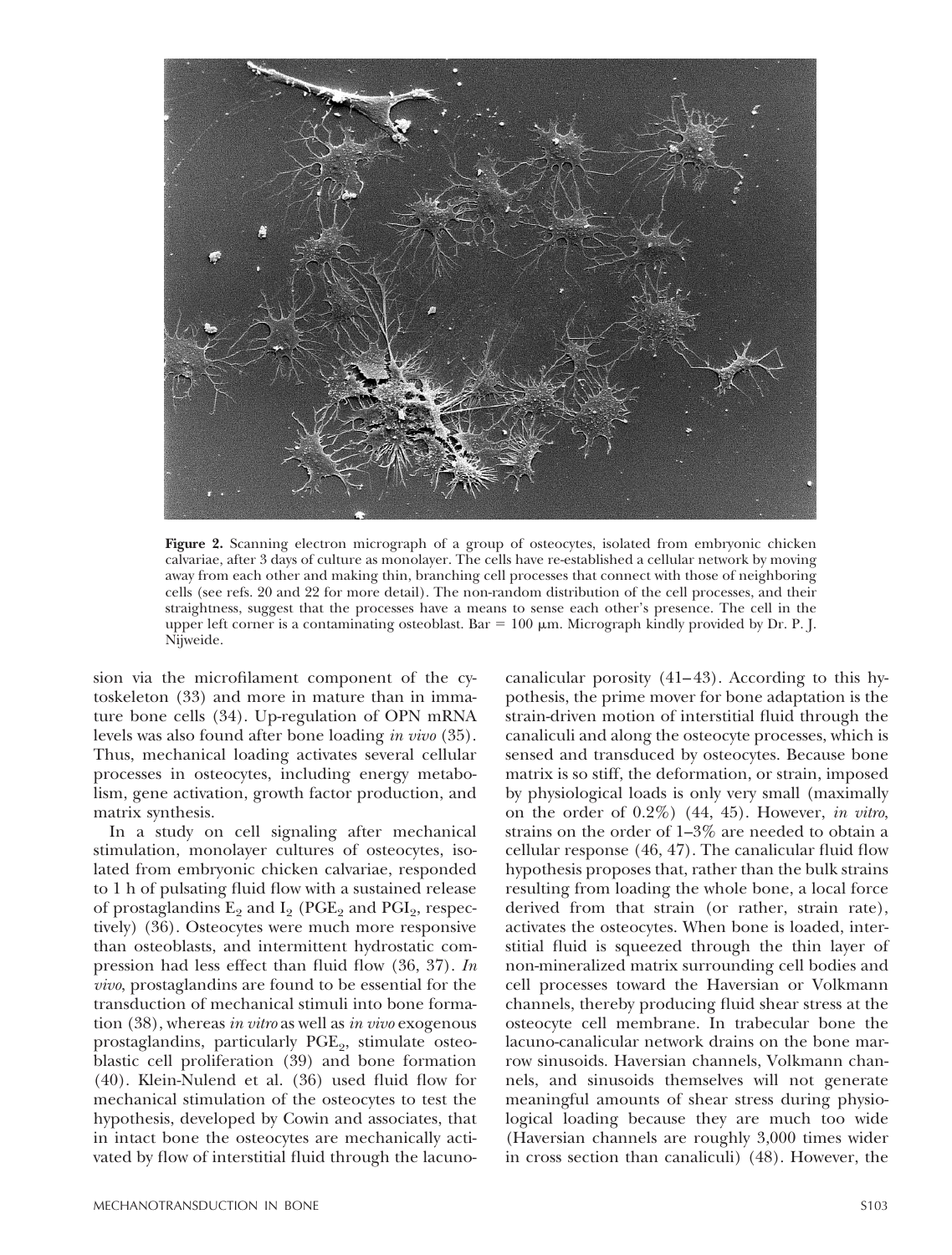combination of canalicular diameter and the diameter of the osteocyte process produces an annular porosity that is well suited to generate appreciable fluid shear stress during physiological bone loading (42). Assuming that these stresses perturb the osteocyte surface, in particular the osteocyte processes in canaliculi, a magnitude of  $8-30$  dynes/cm<sup>2</sup> (or  $0.8-3$ ) Pa) fluid shear stress was predicted during physiological loading (42). It is interesting to note that pulsating fluid flow with a mean stress of 0.5 Pa and 5-Hz pulses of  $\pm 0.02$  Pa provoked an immediate response in osteocytes, measured as a two times increased release of nitric oxide (NO) and a five times increased release of  $PGE_2$  and  $PGI_2$  after a 5-min application of flow (37, 49). Pulsatile fluid flow, at an average shear stress of 0.5 Pa, was found to be more effective than steady flow (0.4 Pa shear stress) in modulating gene expression in osteoblasts (50). Fluid flow rapidly increased intracellular calcium in bone cells (51), an effect that was inhibited using neomycin or gadolinium, suggesting calcium influx via stretch-activated channels (52) as well as release from intracellular stores (53). These studies confirmed the efficacy of fluid flow as a mechanical stimulus for bone cells, which was also concluded from *in vivo* studies (54, 55). Two independent studies subsequently found that fluid shear stress is more effective than mechanical stretching on bone cells (56, 57). In one study, unidirectional straining of the cell culture substratum in the range of 500– 5,000 microstrain had no effect, whereas a fluid shear stress of 14.8 Pa rapidly induced both  $PGE_2$ and NO production (56). In the other study, fourpoint bending was applied to a cell culture substratum of variable plate thickness. This study showed unequivocally that the rate of displacement, independent of the strain magnitude, correlated with the bone cell response (57). Because the rate of displacement is proportional to the fluid force, applied by the movement of fluid culture medium over the culture plate during bending, the data show that the fluid shear stress rather than the cell strain activated the cells (57). It is likely that this conclusion also applies to other models where cell monolayers are mechanically stimulated by stretching the culture substratum through a fluid culture medium (58).

Although flow of interstitial fluid through the canaliculi as a result of bone loading was already postulated in 1977 (59), experimental proof of this phenomenon was provided only quite recently (60, 61). Using low- and high-molecular-weight tracers, the diffusive transport as well as the convective transport resulting from load-induced fluid flow was studied in intact bones. These studies found that diffusion alone was not efficient for transport, in the canaliculi, of larger molecules such as microperoxidase and that load-induced fluid displacements are

necessary for the maintenance of metabolic activity in osteocytes as well as activation or suppression of modeling processes (61). Evidence supporting this conclusion was found in organ cultures of rat long bone diaphyses, where intermittent axial loading improved osteocyte viability and stimulated periosteal osteogenesis (62).

Flow of fluid over the cell surface subjects the cell to two types of stimuli, fluid-induced drag forces (or fluid shear stress) and streaming electrical potentials (63, 64). The latter are usually held responsible for the cellular responses in bone (42, 43, 54). However, a recent study found no effect of applying an external current, which either doubled or canceled the convective current density, on the calcium response of bone cells to fluid flow (65). These data argue that the fluid-induced shear stress, the direct mechanical perturbance of the cell (membrane), is the stimulus that conveys the mechanical message to the bone cell, in line with an earlier experimental study (66). A combination of shear stress and streaming potentials for complete cell activation is also possible and needs further study.

Although the case for canalicular fluid flow in mechanotransduction now seems well established, the question of whether and how shear stress magnitude and/or pulse frequency are related to the type and magnitude of cellular responses remains open. High-frequency, low-magnitude stimuli (500 microstrain at 30 Hz) were sufficient to stimulate new bone formation in experimental animals, whereas low-frequency, high-magnitude stimuli (3,000 microstrain at 1 Hz) were insufficient (67). However, another study questioned the biological significance of high-frequency bone strains because of their small increase in active versus anesthetized animals (68). On the other hand, an *in vitro* study found differential electrophysiological responses in human bone cells to a cellular perturbation as small as 15 microstrain at different frequencies (69). More sophisticated methods, allowing independent variation of shear stress magnitude and pulse frequency, are needed to study dose-response aspects in detail (70).

The importance of NO and prostaglandins as mediators of loading-induced adaptive bone responses has been substantiated by a number of studies. Transient rapid increase of NO release was found in several *in vitro* systems, including osteocyte monolayer cultures and bone organ cultures (36, 37, 49, 58, 71). *In vivo*, the NO inhibitor l-NAME suppressed mechanically induced bone formation in rats (72). *In vitro*, fluid flow rapidly (within 1 h) induced the expression of prostaglandin G/H synthase II, or COX-2, in mouse bone cells (73), whereas *in vivo* in rats, specific inhibition of COX-2 but not COX-1, the constitutive form of the enzyme,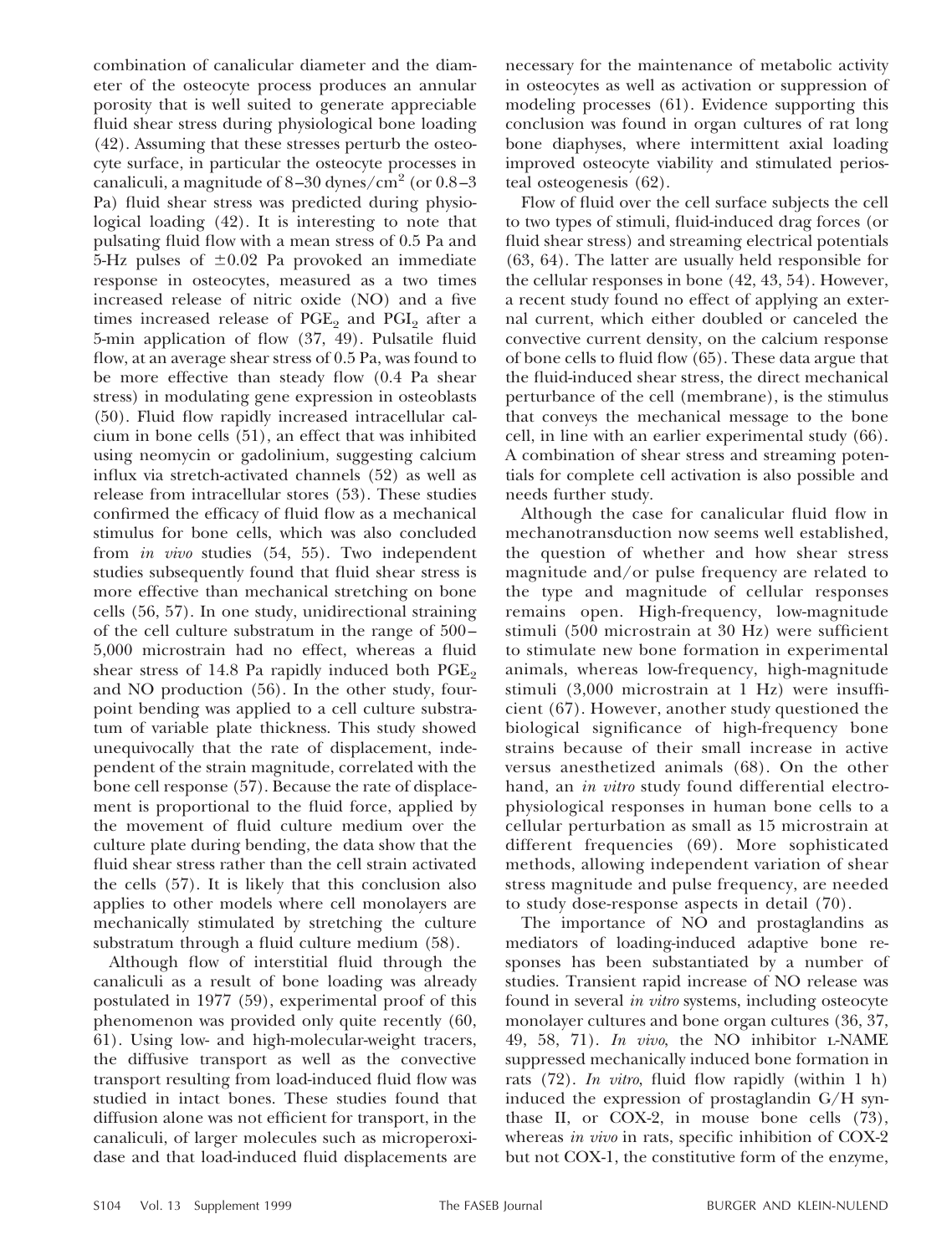prevented the induction of bone formation (74). Because inhibition of NO release also prevented the enhanced release of  $PGE_2$  after fluid flow (49), prostaglandin up-regulation seems to be dependent on NO up-regulation. The NO response was recently linked to the constitutive expression by bone cells of endothelial nitric oxide synthase, or ecNOS (75). Human bone cell cultures from several donors constitutively expressed ecNOS and showed a modest (twofold) up-regulation of ecNOS expression 1 h after a 1-h treatment with pulsatile fluid flow (75). ecNOS is the isoenzyme that was hitherto considered specific for endothelial cells (76). It is interesting to note that in endothelium ecNOS expression is related to the sensitivity of endothelial cells to blood fluid shear stress, which is part of the mechanism whereby blood vessels can adapt their diameter to changes in blood pressure (see ref. 76 for a recent review). The response to fluid shear stress in endothelial cells has been extensively characterized and includes activation of a number of kinases and multiple transcription factors followed by induction of gene expression (77). Although the response to flow in bone cells is less well characterized, several similarities with the endothelial response have now been reported, including up-regulation of prostaglandins, release of NO by constitutively expressed ecNOS, regulation of ec-NOS expression by shear stress, and induction of c-fos (76–79). The similarities of these early responses suggest that both cell types possess a similar sensor system for fluid shear stress. Sensitivity for fluid shear stress appears to be a differentiated trait of the osteocytic phenotype, the same as in endothelial cells. As such, this finding is an argument in favor of fluid flow as the mediator of mechanotransduction in bone, as postulated by the canalicular fluid flow hypothesis.

# **THE LACUNO-CANALICULAR NETWORK AND BONE (RE-)MODELING—A HYPOTHESIS**

As shown above, there is evidence supporting the concept that mechanical stimulation activates osteocytes to produce anabolic paracine factors (such as  $PGE<sub>2</sub>$  and IGF), which recruit new osteoblasts from periosteum and bone marrow stroma. To do so these factors must be brought to the bone surface, presumably in the same manner that waste products are removed, i.e., via the lacuno-canalicular porosity. Alternatively, an anabolic message is transported through the cellular network, via intracellular transport and gap junctions. A combination of inter- and extracellular signals is also possible. In any case, the integrity of the lacuno-canalicular network, both the cellular part and the porosity, are crucial for mechanotransduction because the porosity produces the ultimate mechanical signal for the cellular part. Using this concept it is possible to explain local bone gain as a result of local overuse, and local bone loss as a result of local disuse, as shown schematically in **Figure 3**. Physiologically "normal" bone use is needed to keep osteocytes viable by enhanced displacement of nutrients and waste, but also to provide them with a basal level of mechanical stimulation by fluid shear stress (Fig. 3*A*). Under these conditions no osteoblasts or osteoclasts are recruited. Overuse means overstimulation of the osteocytes by abnormally high fluid shear stress, resulting in recruitment of osteoblasts instead of lining cells to the bone surface (Fig. 3*B*). It is also possible that lining cells are activated to redifferentiate as osteoblasts (80). The extra bone produced by the osteoblasts restores the normal level of loading and therefore the "use" state of osteocyte stimulation (Fig. 3*B*). Disuse, on the other hand, reduces osteocyte shear stress stimulation as well as reducing transport of nutrients and waste products (Fig. 3*C*). The latter will reduce osteocyte viability and may even lead to osteocyte death. Osteocyte death could then be the signal for recruitment of osteoclasts. Indeed, a positive correlation between osteocyte apoptosis and osteoclastic attack has been described in growing bone (81). It is, however, also possible that well-stimulated osteocytes inhibit osteoclast recruitment, and that disuse leads via understimulation of osteocytes, to absence of osteoclast-inhibiting signals. Inhibition of bone resorption has been described in mechanically stimulated bone of experimental animals (82). Osteoclasts readily resorb slices of devitalized bone *in vitro* (83), but in mixed cultures of osteocytes and osteoclasts, osteocytes seemed to inhibit osteoclast activity (21). Recently an osteocyte-derived protein has been described that inhibits osteoclastic bone resorption (84). These findings suggest that active suppression of osteoclasts by osteocytes is feasible. In the concept of osteoclastic suppression by (well stimulated) osteocytes, osteocyte apoptosis and osteoclastic attack are two parallel results of lack of mechanical stimulation, rather than the former being the cause of the latter.

The theory of osteocytic suppression of osteoclasts is useful when trying to explain the process of bone remodeling (**Fig. 4**). In adult bone, osteoblastic and osteoclastic activity are largely confined to bone remodeling (85). Remodeling is a complicated process that starts by osteoclasts removing existing bone, by either digging a tunnel as in compact bone, or a more or less shallow groove along the surface of a trabecula. The tunnel or groove is subsequently refilled with new bone tissue by osteoblasts. Convincing evidence has accumulated over the last decade that remodeling serves to renew bone that was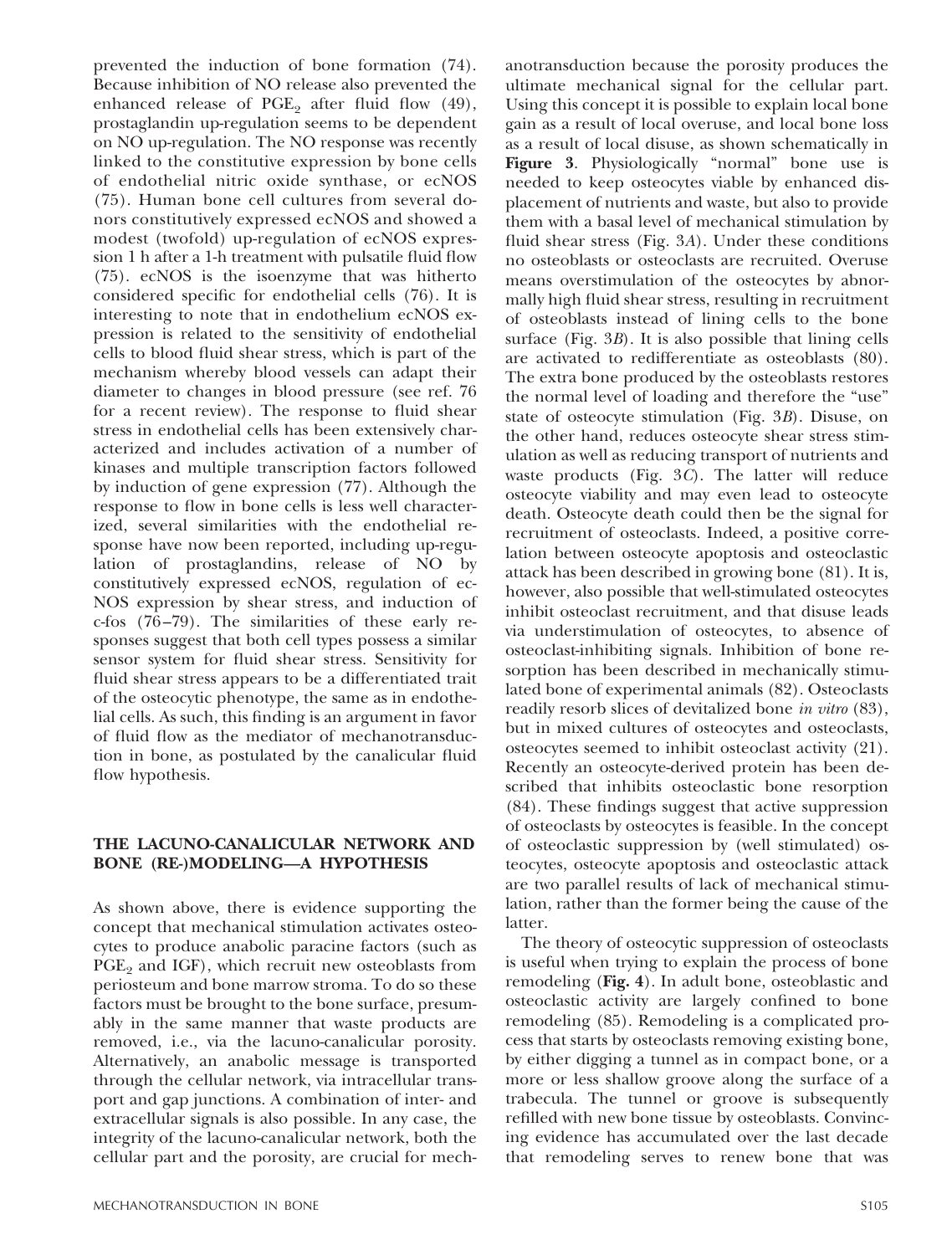

**Figure 3.** Schematic representation of how the osteocyte network may regulate bone modeling. *A*) In the steady state, normal mechanical use ensures a basal level of fluid flow through the lacuno-canalicular porosity, indicated by an arrowhead through the canaliculi. This basal flow keeps the osteocytes viable and also ensures basal osteocyte activation and signaling, thereby suppressing osteoblastic activity as well as osteoclastic attack. *B*)During (local) overuse, the osteocytes are over-activated by enhanced fluid flow (indicated by double arrowheads), leading to release of osteoblast-recruiting signals. Subsequent osteoblastic bone formation reduces the overuse until normal mechanical use is re-established, thereby re-establishing the steady state of basal fluid flow. *C*) During (local) disuse, the osteocytes are inactivated by lack of fluid flow (indicated by crosses through canaliculi). Inactivation either leads to release of osteoclast-recruiting signals or to lack of osteoclast suppressing signals, or both. Subsequent osteoclastic bone resorption re-establishes normal mechanical use (or loading) and basal fluid flow. OCY, osteocyte; LC, lining cell; OB, osteoblast; OCL, osteoclast; hatched area, mineralized bone matrix; dark-gray area, newly formed bone matrix; white arrows represent direction and magnitude of loading.

impaired by fatigue microdamage (86–90). Fatigue microdamage results from repetitive loading in the normal physiological range and, when accumulating over time, leads to impairment of the mechanical properties of the bone matrix (see ref. 87 for a recent review). At the ultrastructural level, fatigue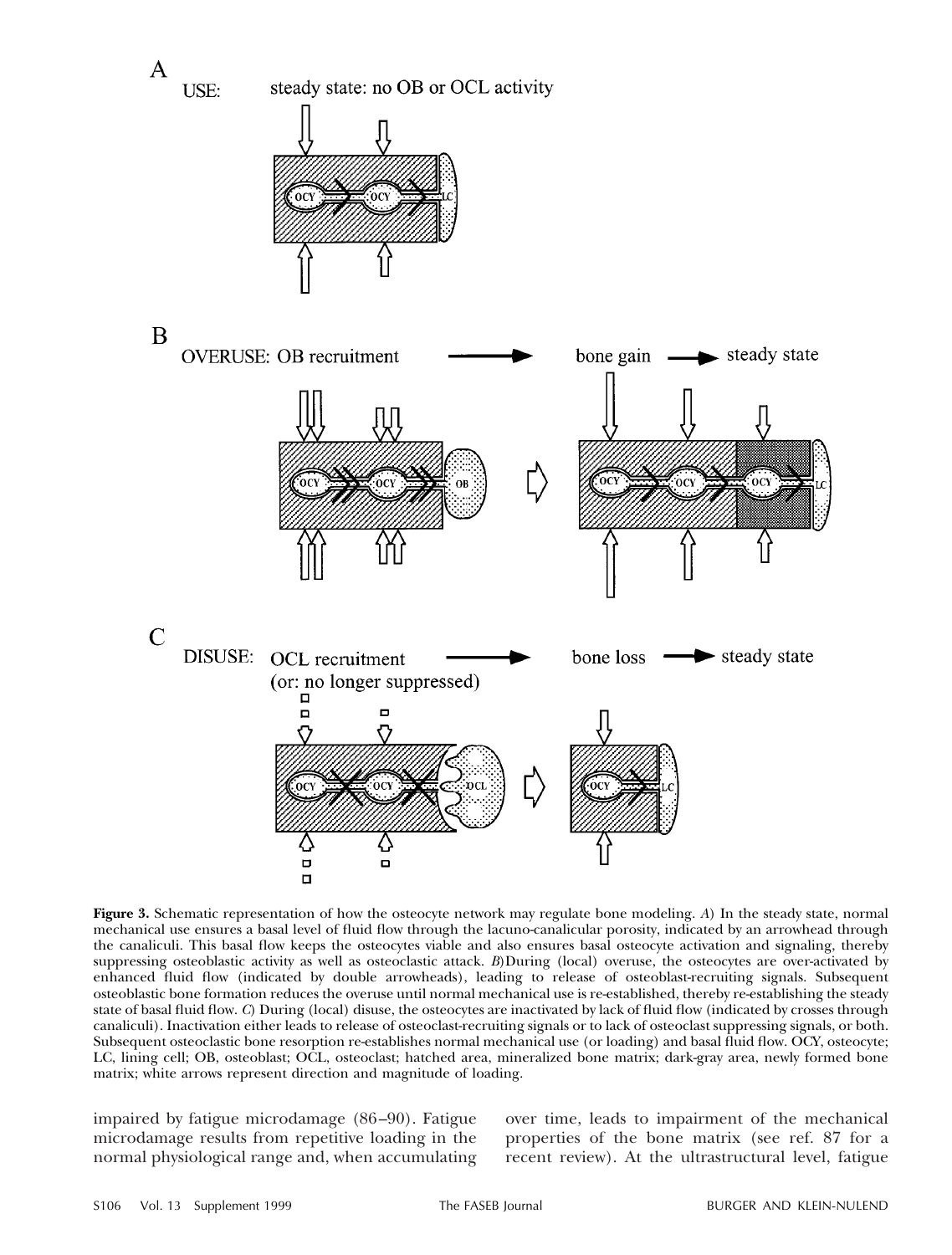

**Figure 4.** Schematic representation of how fatigue damage may initiate bone remodeling. *A*) Accumulation of fatigue microdamage (stippled matrix) interferes with canalicular fluid flow and osteocyte signaling by disrupting canaliculi and severing osteocyte processes. Fatigue microdamage results in osteoclast recruitment, suggesting that osteocyte signaling suppresses osteoclast recruitment rather than activating it. Osteoclasts resorb damaged bone until undamaged bone is reached, when they are again suppressed. *B*) The local loss of bone after osteoclastic resorption leads to (local) overuse of the remaining undamaged bone. The resulting enhanced fluid flow through the lacuno-canalicular network leads to recruitment of osteoblasts. *C*) Subsequent osteoblastic bone formation reestablishes normal mechanical use and therefore the steady state of basal fluid flow in the renewed bone. Stippled matrix, matrix with fatigue microdamage; for other symbols see Figure 3.

leads to focal patches of ultrastructural damage of the fully mineralized matrix, shown as increased permeability of the matrix for stain (91). Ultrastructural microdamage precedes the appearance of very fine cracks observable only at greater than  $\times 1000$ magnification, and these eventually coalesce into microcracks that can be stained with basic fuchsin and are observable at low-magnification light microscopy (88). The cracks will run right through the mineralized matrix, independent of the lamellar and osteonal organization of the tissue (91). We may therefore assume that fatigue microdamage will interfere with the integrity of the osteocytic and lacuno-canalicular network by disrupting canaliculi and severing osteocyte processes. Finite element analysis predicts changes in strain at the microstructural, cellular level as a result of microdamage (92). Increased permeability between canalicular channel and mineralized matrix will decrease the fluid drag

forces in the channel (93). Fatigue damage may therefore create a situation resembling disuse at the level of the osteocyte cell body and disrupt the communication between osteocytes and bone surface. Accumulation of fatigue damage leads to bone remodeling (86), starting with osteoclast recruitment. Active recruitment of osteoclasts by osteocyte signaling is, however, difficult to reconcile with disrupted communication between damaged osteocytes and the bone surface. Rather, disrupted communication could abolish active suppression of osteoclasts by osteocytes, thereby allowing resorption to start.

Whatever the precise cellular mechanism of osteoclast recruitment, the canalicular fluid flow hypothesis predicts that fatigue microdamage will lead to bone resorption (Fig. 4*A*). Resorption of microdamaged bone will then lead to (local) overuse and stimulation of bone formation (Fig. 4*B*). Bone formation will continue until a new steady state of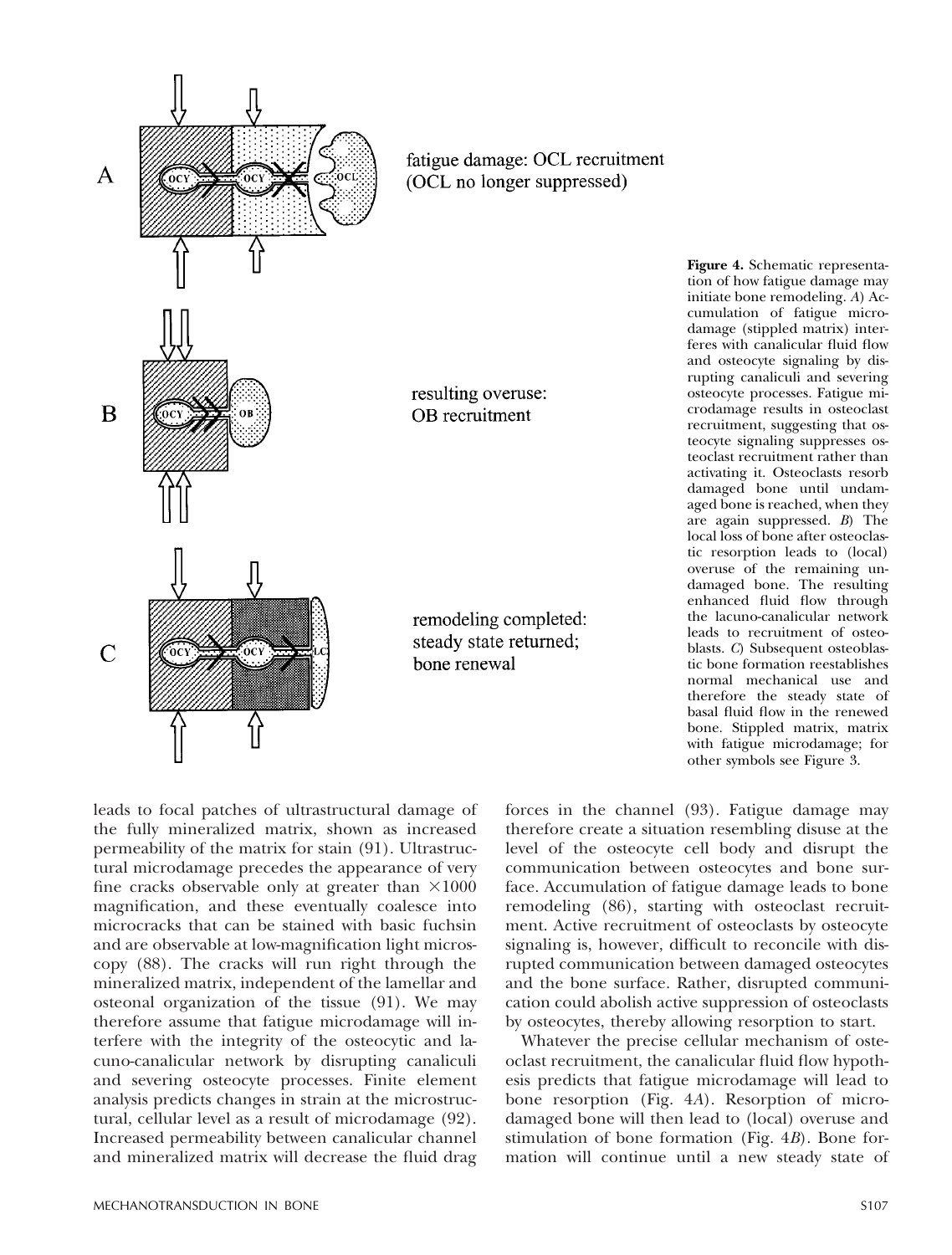normal loading (use) is reached, where osteocytes receive again the "normal use" mechanical stimuli (Fig. 4*C*). Hormonal regulation such as by parathyroid hormone, vitamin D, or sex hormones will modulate the general level of activity of the bone cells in a systemic manner, at the level of mechanotransduction or at the level of osteoclast/osteoblast recruitment and activity (94, 95). However, it is unlikely that hormones will interfere with the local accumulation of microdamage or with the principles of local mechanoregulated bone (re-)modeling (96).

Can the model as described above be experimentally tested? In an animal study, bending of bone proved a better stimulus for adaptive responses than vertical loading (54). Because bending also produces more canalicular fluid flow than vertical loading, this result supports the canalicular fluid flow hypothesis (54). A recent study in rats showed alteration of osteocyte and canalicular integrity around cortical resorption spaces activated by fatigue loading (96a). This study is the first to experimentally relate osteocyte integrity to initiation of bone remodeling. Other experimental verification may come from *in vitro* studies by submitting osteocytes to fluid shear stress and studying the production of osteoblast- and osteoclast-modulating factors. In the multitude of studies that have been performed on (chemical) regulation of osteoblasts and osteoclasts, several useful *in vitro* approaches have been developed, including bone organ cultures, cell cultures, and *in vitro* functional assays (97, 98). These should also be of value for testing theories of cellular mechanical regulation.

### **MICROGRAVITY AND BONE LOSS—A ROLE FOR THE LACUNO-CANALICULAR POROSITY?**

Microgravity, as occurring during spaceflight, has negative effects on the skeleton, leading to bone loss (99–101). Histological studies in young rats suggest that the decreased bone formation rate during spaceflight may be due in part to reduced osteoblast activity (100, 102). Spaceflight decreased mRNA levels of osteocalcin, type I collagen, and transforming growth factor  $\beta$  (TGF- $\beta$ ) in rat bone periosteum (103, 104). In addition, osteoblastic cells in cell culture show a reduced growth and hormone responsiveness during spaceflight (105, 106). Finally, a decreased mineralization as well as increased mineral resorption were found in organ cultures of long bone rudiments exposed to spaceflight (107). These findings suggest that bone tissue is directly sensitive to spaceflight conditions.

The question remains as to how the lack of gravity is detected. Could microgravity act directly on the bone cells? Or more precisely, could osteocytes and

osteoblasts read the gravitational field change directly? The effects of microgravity on bone cells in monolayer cell culture seem to suggest that such a detection system exists. However, a recent paper by Cowin shows that the adhesive forces acting on a living cell attached to a substratum are several orders of magnitude larger than the weight of the cell (108). Compared with the adhesive forces expressed by cells in monolayer culture (109), the gravitational forces on a cell at the earth's surface are minuscule, amounting to  $10^{-3}$  to  $10^{-4}$  of the adhesive force (108). This makes it unlikely that cells that are attached to their matrix, as in intact bone, or are attached to a tissue culture substratum, as in *in vitro* experiments, can sense directly the change in the gravity field of interest. Rather, the clear effects of microgravity that have been found in cultured bone cells (105, 106) may be the consequence of indirect effects of weightlessness. Microgravity strongly reduces convection in the fluid culture medium around cultured cells, thereby reducing the supply of nutrients and dispersion of waste molecules. This may have negative effects on the cultured cell's metabolism, which could explain the *in vitro* data. Unfortunately, experiments specifically addressing this point are lacking.

There is evidence that at the subcellular level, cytoskeletal macromolecule assembly may, under certain conditions, be sensitive to the gravitational field. *In vitro* studies of the self-ordering process of a cell-free preparation of tubulin in solution have shown that the morphology of the microtubulerelated structures that form depends on the orientation of the sample with respect to gravity (110, 111). An important condition for this effect of gravity is that the microtubule preparation is chemically and structurally far from equilibrium (111). Such a situation might exist in a cell during the process of mitosis, when microtubular rearrangements are large. However, osteocytes are post-mitotic cells. Because they are also strongly attached to their surrounding matrix, even in monolayer culture (112), the current evidence for a direct effect of (micro)gravity on bone cells is inconclusive. Even if osteocytes or osteoblasts could sense gravitational change directly, it seems unlikely that such an ability could be related to the loss of bone mass in humans during spaceflight. Bone adaptation studies have shown that a constant, non-time-varying force applied to bone has the same effects as no force (113). Or, for the purpose of bone maintenance and adaptation, bone tissue only responds to time-varying forces, whereas the change in G force does not vary during spaceflight except for takeoff and landing.

On the other hand, spaceflight does produce a unique condition of skeletal unloading because of the near absence of gravity. Weightlessness not only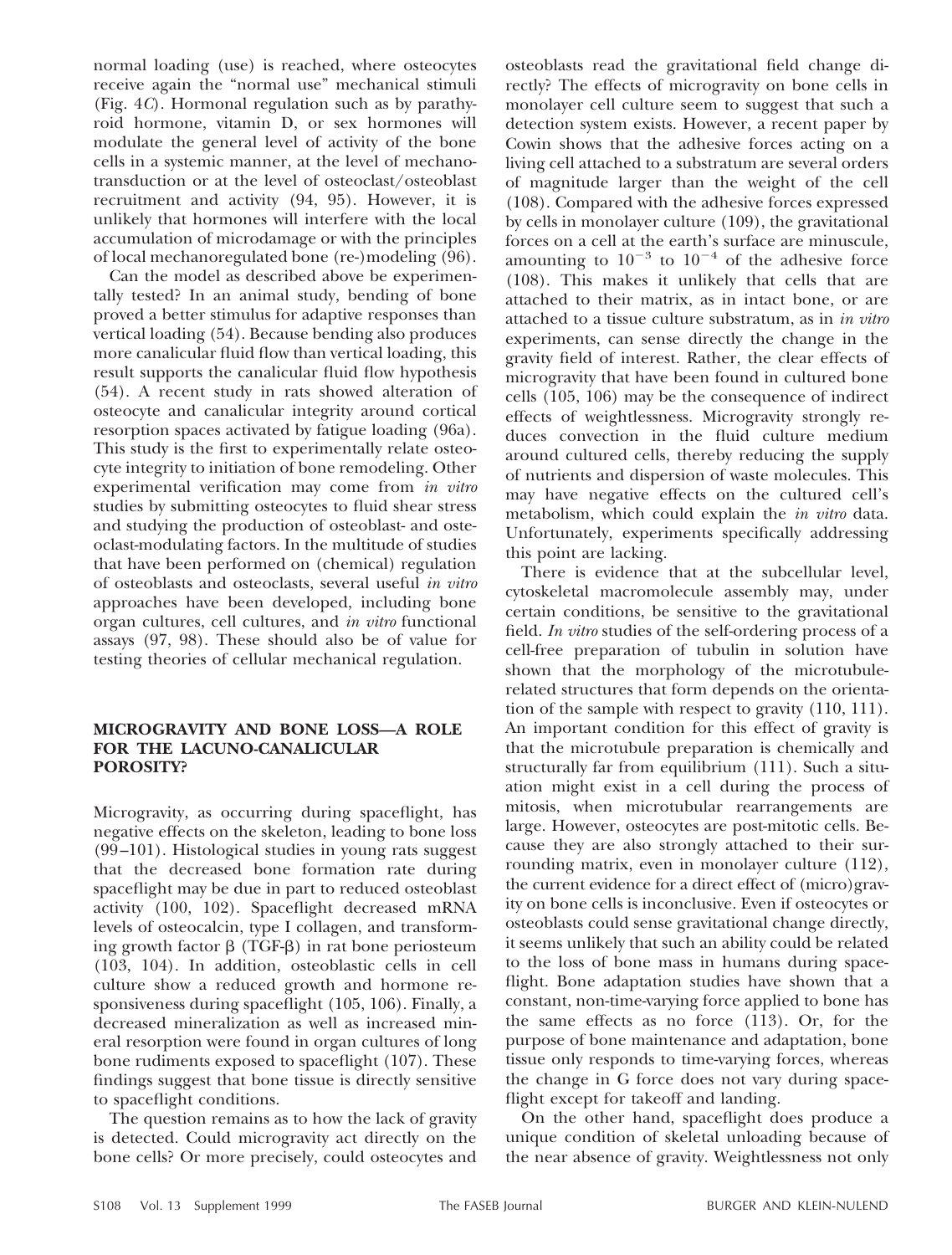annihilates weight, but also reduces the amount of muscle contraction forces on the skeleton. Therefore, the negative effects of spaceflight on bone mass can be easily explained as resulting from disuse. Disuse leads to lack of canalicular fluid flow, osteoclastic bone resorption, and bone loss, as discussed above. The reported lack of recruitment of osteoblast progenitors during spaceflight in growing animals can also be explained by weightlessness-induced lack of canalicular flow, if we assume that the rate of osteoblast progenitor recruitment is (partly) determined by the osteocytes. Simply stated, the loss of gravity during spaceflight has a major effect on bones, but only a minuscule direct effect on bone cells. Spaceflight-related bone loss is therefore easily explained via the negative effects of microgravity on bone loading, which indirectly lead to bone loss as a result of disuse, but much more difficult as a direct effect of microgravity on bone cells.

Apart from the obvious disuse effects of microgravity, it may be worthwhile to consider the effect of spaceflight on fluid distribution in the human body. Under microgravity, important fluid redistribution occurs along the human body axis, because interstitial tissue fluid shifts from the legs and pelvis to the chest and head (114, 115). This redistribution seems to be due to a unique shift of tissue pressures, volumes, and lymphatic throughput values during spaceflight (116). There are also data suggesting that in humans, bone mineral loss during spaceflight is unevenly distributed along the body axis, being most pronounced in the legs and pelvis. In the head even a small but significant increase in bone mineral density has been observed (117, 118). Thus, changes in bone mineral density seem to correlate with changes in interstitial fluid pressure during spaceflight, reduced fluid pressure correlating with bone loss and enhanced fluid pressure with bone gain. In the model that we have just discussed (Fig. 3), reduced interstitial fluid pressure in the canaliculi would reduce canalicular fluid shear stress as a result of strain, whereas increased fluid pressure would increase canalicular fluid shear stress. This is compatible with bone loss in the former situation and bone gain in the latter, thereby providing indirect evidence for a relationship between fluid pressure and bone balance. Currently no direct studies linking these two issues are available but it may be worthwhile to further analyze their possible relationship. Manned spaceflight could then be a unique condition to test the canalicular fluid flow hypothesis as discussed in this review.  $|{\bf FJ}|$ 

The authors are grateful to Drs. Melvin L. Moss, Letty Moss-Salentijn, and Stephen C. Cowin for helpful discussions during preparation of the review. They gratefully acknowledge Dr. Kazuhisa Soejima for help in designing the figures.

#### **REFERENCES**

- 1. Ingber, D. E. (1997) Tensegrity: the architectural basis of cellular mechanotransduction. *Annu. Rev. Physiol.* **59,** 575–599
- 2. Carter, D. R., and Hayes, W. C. (1977) The compressive behavior of bone as a two-phase porous structure. *J. Bone Joint Surg.* **59A,** 954–962
- 3. Roux, W. (1881) Der Kampf der Teile im Organismus. Engelmann, Leipzig, Germany
- 4. Wolff, J. (1892) Das Gesetz der Transformation der Knochen (Translated by Maquet, P., and Furlong, R., 1986) Springer-Verlag, Berlin
- 5. Fiala, P., and Hert, J. (1993) Principal types of functional architecture of cancellous bone in man. *Funct. Dev. Morphol.* **3,** 91–99
- 6. Hert, J. (1994) A new attempt at the interpretation of the functional architecture of the cancellous bone. *J. Biomech.* **27,** 239–242
- 7. Petrtyl, M., Hert, J., and Fiala, P. (1996) Spatial organization of the haversian bone in man. *J. Biomech.* **29,** 161–169
- 8. Marks,S. C., and Hermey, D. C. (1996) The structure and development of bone. In: Principles of Bone Biology (Bilezikian, J. P., Raisz, L. G., and Rodan, G. A., eds) pp. 3–14, Academic Press, San Diego, CA
- 9. Parfitt, A. M. (1977) The cellular basis of bone turnover and bone loss. *Clin. Orthop. Rel. Res.* **127,** 236–247
- 10. Nefussi, J. R., Sautier, J. M., Nicolas, V., and Forest, N. (1991) How osteoblasts become osteocytes: a decreasing matrix forming process. *J. Biol. Buccale* **19,** 75–82
- 11. Palumbo, C., Palazzini, S., and Marotti, G. (1990) Morphological study of intercellular junctions during osteocyte differentiation. *Bone* **11,** 401–406
- 12. Doty, S. B. (1981) Morphological evidence of gap junctions between bone cells. *Calcif. Tissue Int.* **33,** 509–512
- 13. Shapiro, F. (1997) Variable conformation of GAP junctions linking bone cells: a transmission electron microscopic study of linear, stacked linear, curvilinear, oval, and annular junctions. *Calcif. Tissue Int.* **61,** 285–293
- 14. Mikuni-Takagaki, Y., Kakai, Y., Satoyoshi, M., Kawano, E., Suzuki, Y., Kawase, T., and Saito, S. (1995) Matrix mineralization and the differentiation of osteocyte-like cells in culture. *J. Bone Miner. Res.* **10,** 231–242
- 15. Mullender, M. G., and Huiskes, R. (1995) Proposal for the regulatory mechanism of Wolff's law. *J. Orthop. Res.* **13,** 503–512
- 16. Mullender, M. G., and Huiskes, R. (1997) Osteocytes and bone lining cells: which are the best candidates for mechano-sensors in cancellous bone? *Bone* **20,** 527–532
- 17. Smith, T. S., Martin, R. B., Hubbard, M., and Bay, B. K. (1997) Surface remodeling of trabecular bone using a tissue level model. *J. Orthop. Res.* **15,** 593–600
- 18. Van der Plas, A., Aarden, E. M., Feijen, J. H., De Boer, A. H., Wiltink, A., Alblas, M. J., De Leij, L., and Nijweide, P. J. (1994) Characteristics and properties of osteocytes in culture. *J. Bone Miner. Res.* **9,** 1697–1704
- 19. Mason, D. J., Hillam, R. A., and Skerry, T. M. (1996) Constitutive *in vivo* mRNA expression by osteocytes of beta-actin, osteocalcin, connexin-43, IGF-I, c-fos and c-jun, but not TNFalpha nor tartrate-resistant acid phosphatase. *J. Bone Miner. Res.* **11,** 350–357
- 20. Nijweide, P. J., and Mulder, R. J. P. (1986) Identification of osteocytes in osteoblast-like cultures using a monoclonal antibody specifically directed against osteocytes. *Histochemistry* **84,** 343–350
- 21. Tanaka, K., Matsuo, T., Ohta, M., Sato, T., Tezuka, K., Nijweide, P. J., Katoh, Y., Hakeda, Y., and Kumegawa, M. (1995) Time-lapse microcinematography of osteocytes. *Miner. Electrolyte Metab.* **21,** 189–192
- 22. Van der Plas, A., and Nijweide, P. J. (1992) Isolation and purification of osteocytes. *J. Bone Miner. Res.* **7,** 389–396
- 23. Aarden, E. M., Nijweide, P. J., Van der Plas, A., Alblas, M. J., Mackie, E. J., Horton, M. A., and Helfrich, M. H. (1996) Adhesive properties of isolated chick osteocytes *in vitro*. *Bone* **18,** 305–313
- 24. Fermor, B., and Skerry, T. M. (1995) PTH/PTHrP receptor expression on osteoblasts and osteocytes but not resorbing bone surfaces in growing rats. *J. Bone Miner. Res.* **10,** 1935–1943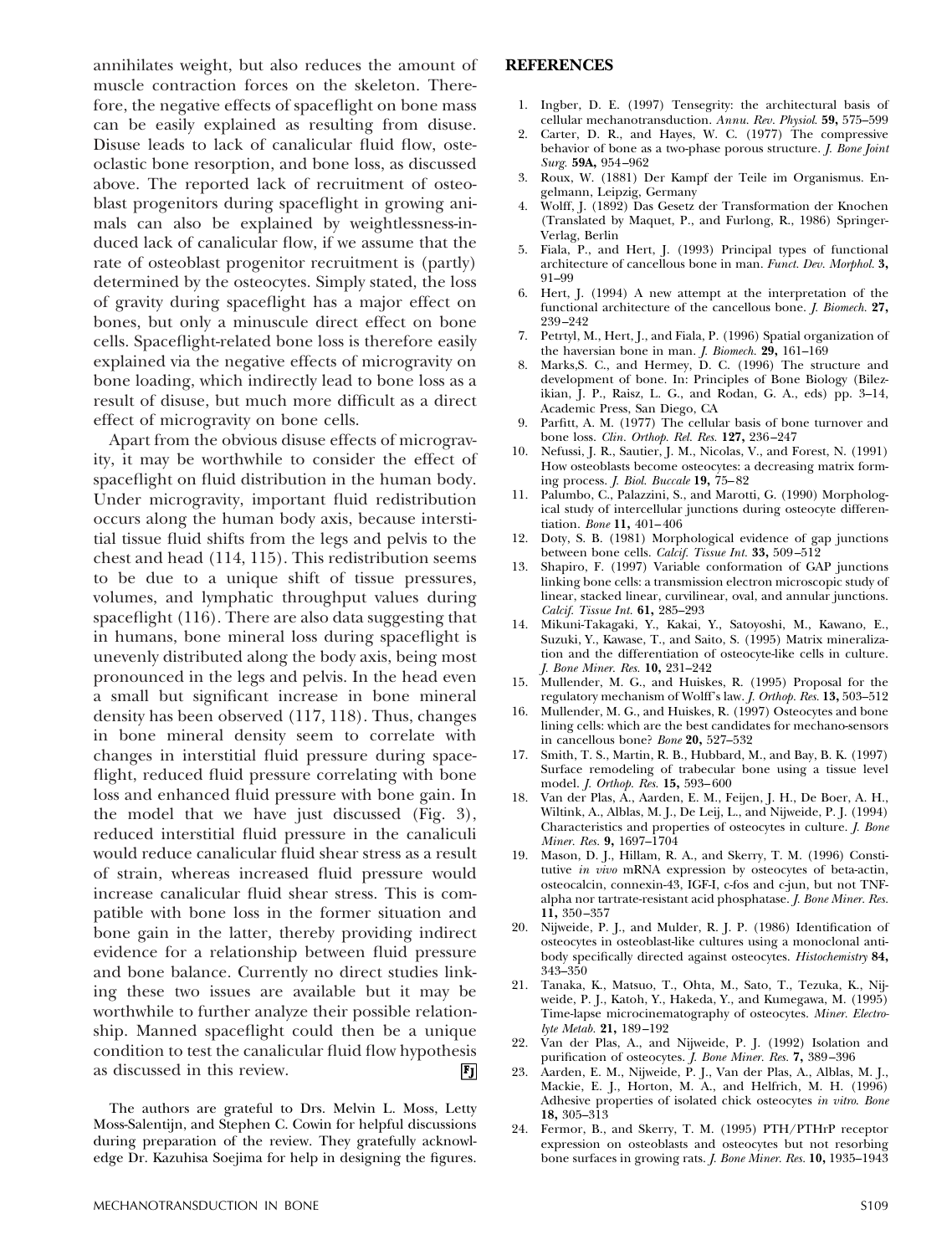- 25. Skerry, T. M., Bitensky, L., Chayen, J., and Lanyon, L. E. (1989) Early strain-related changes in enzyme activity in osteocytes following bone loading *in vivo*. *J. Bone Miner. Res.* **4,** 783–788
- 26. Dallas, S. L., Zaman, G., Pead, M. J., and Lanyon, L. E. (1993) Early strain-related changes in cultured embryonic chick tibiotarsi parallel those associated with adaptive modeling *in vivo*. *J. Bone Miner. Res.* **8,** 251–259
- 27. Inaoka, T., Lean, J. M., Bessho, T., Chow, J. W. M., Mackay, A., Kokubo, T., and Chambers, T. J. (1995) Sequential analysis of gene expression after an osteogenic stimulus: c-fos expression is induced in osteocytes. *Biochem. Biophys. Res. Commun.* **217,** 264–270
- 28. Lean, J. M., Jagger, C. J., Chambers, T. J., and Chow, J. W. (1995) Increased insulin-like growth factor I mRNA expression in rat osteocytes in response to mechanical stimulation. *Am. J. Physiol.* **268,** E318–E327
- 29. Zaman, G., Suswillo, R. F., Cheng, M. Z., Tavares, I. A., and Lanyon, L. E. (1997) Early responses to dynamic strain change and prostaglandins in bone-derived cells in culture. *J. Bone Miner. Res.* **12,** 769–777
- 30. Mikuni-Takagaki, Y., Suzuki, Y., Kawase, T., and Saito, S. (1996) Distinct responses of different populations of bone cells to mechanical stress. *Endocrinol.* **137,** 2028–2035
- 31. Conover, C. A. (1996) The role of insulin-like growth factors and binding proteins in bone cell biology. In: Principles of Bone Biology (Bilezikian, J. P., Raisz, L. G., and Rodan, G. A., eds) pp. 607–618, Academic Press, San Diego, CA
- 32. Gohel, A. R., Hand, A. R., and Gronowicz, G. A. (1995) Immunogold localization of beta 1-integrin in bone: effect of glucocorticoids and insulin-like growth factor I on integrins and osteocyte formation. *J. Histochem. Cytochem.* **43,** 1085–1096
- 33. Toma, C. D., Ashkar, S., Gray, M. L., Schaffler, J. L., and Gerstenfeld, L. C. (1997) Signal transduction of mechanical stimuli is dependent on microfilament integrity: identification of osteopontin as a mechanically induced gene in osteoblasts. *J. Bone Miner. Res.* **12,** 1626–1636
- 34. Klein-Nulend, J., Roelofsen, J., Semeins, C. M., Bronckers, A. L. J. J., and Burger, E. H. (1997) Mechanical stimulation of osteopontin mRNA expression and synthesis in bone cell cultures. *J. Cell. Physiol.* **170,** 174–181
- 35. Miles, R. R., Turner, C. H., Santerre, R., Tu, Y., McClelland, P., Argot, J., DeHoff, B. S., Mundy, C. W., Rosteck, P. J., Jr., Bidwell, J., Sluka, J. P., Hock, J., and Onyia, J. E. (1998) Analysis of differential gene expression in rat tibia after an osteogenic stimulus *in vivo*: mechanical loading regulates osteopontin and myeloperoxidase. *J. Cell. Biochem.* **68,** 355–365
- 36. Klein-Nulend, J., Van der Plas, A., Semeins, C. M., Ajubi, N. E., Frangos, J. A., Nijweide, P. J., and Burger, E. H. (1995) Sensitivity of osteocytes to biomechanical stress *in vitro. FASEB J.* **9,** 441–445
- 37. Ajubi, N. E., Klein-Nulend, J., Nijweide, P. J., Vrijheid-Lammers, T., Alblas, M. J., and Burger, E. H. (1996) Pulsating fluid flow increases prostaglandin production by cultured chicken osteocytes—a cytoskeleton-dependent process. *Biochem. Biophys. Res. Commun.* **225,** 62–68
- 38. Chow, J. W., and Chambers, T. J. (1994) Indomethacin has distinct early and late actions on bone formation induced by mechanical stimulation. *Am. J. Physiol.* **267,** E278–E292
- 39. Feyen, J. H. M., Di Bon, A., Van der Plas, A., Löwik, C. W. G. M., and Nijweide, P. J. (1985) Effects of exogenous prostanoids on the proliferation of osteoblast-like cells *in vitro. Prostaglandins* **30,** 827–840
- 40. Suponitzky, I., and Weinreb, M. (1998) Differential effects of systemic prostaglandin  $E_2$  on bone mass in rat long bones and calvariae. *J. Endocrinol.* **156,** 51–57
- 41. Cowin, S. C., Moss-Salentijn, L., and Moss, M. L. (1991) Candidates for the mechanosensory system in bone. *J. Biomech. Eng.* **113,** 191–197
- 42. Weinbaum, S., Cowin, S. C., and Zeng, Y. (1994) A model for the excitation of osteocytes by mechanical loading-induced bone fluid shear stresses. *J. Biomech.* **27,** 339–360
- 43. Cowin, S. C., Weinbaum, S., and Zeng, Y. (1995) A case for bone canaliculi as the anatomical site of strain generated potentials. *J. Biomech.* **28,** 1281–1296
- 44. Rubin, C. T., and Lanyon, L. E. (1984) Regulation of bone formation by applied dynamic loads. *J. Bone Joint Surg.* **66A,** 397–415
- 45. Burr, D. B., Milgrom, C., Fyhrie, D., Forwood, M., Nyska, M., Finestone, A., Hoshaw, S., Saiag, E., and Simkin, A. (1996) In vivo measurement of human tibial strains during vigorous activity. *Bone* **18,** 405–410
- 46. Murray, D. W., and Rushton, N. (1990) The effect of strain on bone cell prostaglandin E<sub>2</sub> release: a new experimental method. *Calcif. Tissue Int.* **47,** 35–39
- 47. Neidlinger-Wilke, C., Stall, I., Claes, L., Brand, R., Hoellen, I., Rubenacker, S., Arand, M., and Kinzl, L. (1995) Human osteoblasts from younger normal and osteoporotic donors show differences in proliferation and TGF- $\beta$  release in response to cyclic strain. *J. Biomech.* **28,** 1411–1418
- Burger, E. H., Klein-Nulend, J., and Cowin, S. C. (1998) Mechanotransduction in bone. In: Advances in Organ Biology, Vol. 5A (Zaidi, M., ed) pp. 108–118, JAI Press, London
- 49. Klein-Nulend, J., Semeins, C. M., Ajubi, N. E., Nijweide, P. J., and Burger, E. H. (1995) Pulsating fluid flow increases nitric oxide (NO) synthesis by osteocytes but not periosteal fibroblasts—correlation with prostaglandin upregulation. *Biochem. Biophys. Res. Commun.* **217,** 640–648
- 50. Hillsley, M. V., and Frangos, J. A. (1997) Alkaline phosphatase in osteoblasts is down-regulated by pulsatile fluid flow. *Calcif. Tissue Int.* **60,** 48–53
- 51. Hung, C. T., Pollack, S. R., Reilly, T. M., and Brighton, C. T. (1995) Real-time calcium response of cultured bone cells to fluid flow. *Clin. Orthop. Rel. Res.* **313,** 256–269
- 52. Rawlinson, S. C., Pitsillides, A. A., and Lanyon, L. E. (1996) Involvement of different ion channels in osteoblasts' and osteocytes' early responses to mechanical strain. *Bone* **19,** 609–614
- 53. Hung, C. T., Allen, F. D., Pollack, S. R., and Brighton, C. T. (1996) Intracellular  $Ca^{2+}$  stores and extracellular  $Ca^{2+}$  are required in the real-time  $Ca^{2+}$  response of bone cells experiencing fluid flow. *J. Biomech.* **29,** 1411–1417
- 54. Turner, C. H., Forwood, M. R., and Otter, M. W. (1994) Mechanotransduction in bone: do bone cells act as sensors of fluid flow? *FASEB J.* **8,** 875–878
- 55. Turner, C. H., Owan, I., and Takano, Y. (1995) Mechanotransduction in bone: role of strain rate. *Am. J. Physiol.* **269,** E438–E442
- 56. Smalt, R., Mitchell, F. T., Howard, R. L., and Chambers, T. J. (1997) Induction of NO and prostaglandin  $E_2$  in osteoblasts by wall-shear stress but not mechanical strain. *Am. J. Physiol.* **273,** E751–E758
- 57. Owan, I., Burr, D. B., Turner, C. H., Qui, J., Tu, Y., Onyia, J. E., and Duncan, R. L. (1997) Mechanotransduction in bone: osteoblasts are more responsive to fluid forces than mechanical strain. *Am. J. Physiol.* **273,** C810–C815
- 58. Burger, E. H., and Veldhuijzen, J. P. (1993) Influence of mechanical factors on bone formation, resorption, and growth *in vitro*. In: Bone, Vol. 7 (Hall, B. K., ed) pp. 37–56, CRC Press, Boca Raton, FL
- 59. Piekarski, K., and Munro, M. (1977) Transport mechanism operating between blood supply and osteocytes in long bones. *Nature* **269,** 80–82
- 60. Knothe-Tate, M., Niederer, P., and Forwood, M. (1997) In vivo observation of load-induced fluid displacements using procion red and microperoxidase tracers in the rat tibia. *J. Bone Miner. Res.* **12,** S341
- 61. Tate, M. L., Niederer, P., and Knothe, U. (1998) In vivo tracer transport through the lacunocanalicular system of rat bone in an environment devoid of mechanical loading. *Bone* **22,** 107– 117
- 62. Lozupone, E., Palumbo, C., Favia, A., Ferretti, M., Palazzini, S., and Cantatore, F. P. (1996) Intermittent compressive load stimulates osteogenesis and improves osteocyte viability in bones cultured "*in vitro*". *Clin. Rheumatol.* **15,** 563–572
- 63. Salzstein, R. A., Pollack, S. R., Mak, A. F. T., and Petrov, N. (1987) Electromechanical potentials in cortical bone—a continuum approach. *J. Biomech.* **20,** 261–270
- 64. Salzstein, R. A., and Pollack, S. R. (1987) Electromechanical potentials in cortical bone—experimental analysis. *J. Biomech.* **20,** 271–280
- 65. Hung, C. T., Allen, F. D., Pollack, S. R., and Brighton, C. T. (1996) What is the role of the convective current density in the real-time calcium response of cultured bone cells to fluid flow? *J. Biomech.* **29,** 1403–1409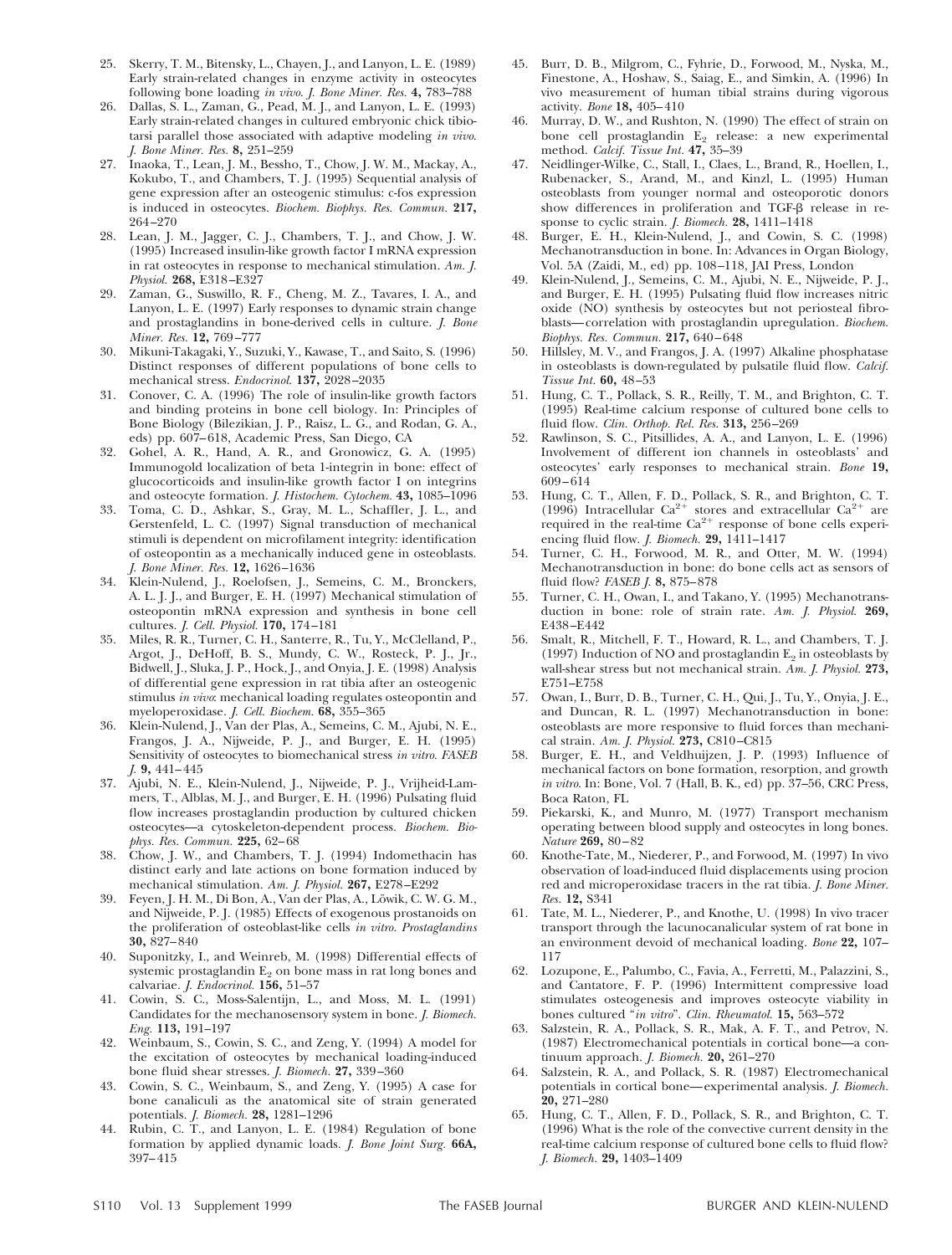- 66. Reich, K. M, Gay, C. V., and Frangos, J. A. (1990) Fluid shear stress as a mediator of osteoblast cyclic adenosine monophosphate production. *J. Cell Physiol.* **143,** 100–104
- 67. Sun, Y. Q., McLeod, K. J., and Rubin, C. T. (1995) Mechanically induced periosteal bone formation is paralleled by the upregulation of collagen type one mRNA in osteocytes as measured by in situ reverse transcript-polymerase chain reaction. *Calcif. Tissue Int.* **57,** 456–462
- 68. Turner, C. H., Yoshikawa, T., Forwood, M. R., Sun, T. C., and Burr, D. B. (1995) High frequency components of bone strain in dogs measured during various activities. *J. Biomech.* **28,** 39–44
- 69. Salter, D. M., Robb, J. E., and Wright, M. O. (1997) Electrophysiological responses of human bone cells to mechanical stimulation: evidence for specific integrin function in mechanotransduction. *J. Bone Miner. Res.* **12,** 1133–1141
- 70. Zhang, D., Cowin, S. C., and Weinbaum, S. (1997) Electrical signal transmission and gap junction regulation in bone cell network: a cable model for an osteon. *Ann. Biomed. Eng.* **25,** 357–374
- 71. Pitsillides, A. A., Rawlinson, S. C. F., Suswillo, R. F. L., Bourrin, S., Zaman, G., and Lanyon, L. E. (1995) Mechanical straininduced NO production by bone cells—a possible role in adaptive bone (re)modeling. *FASEB J.* **9,** 1614–1622
- 72. Turner, C. H., Takano, Y., Owan, I., and Murrell, G. A. (1996) Nitric oxide inhibitor l-NAME suppresses mechanically induced bone formation in rats. *Am. J. Physiol.* **270,** E639–E643
- 73. Klein-Nulend, J., Burger, E. H., Semeins, C. M., Raisz, L. G., and Pilbeam, C. C. (1997) Pulsating fluid flow stimulates prostaglandin release and inducible prostaglandin G/H synthase mRNA expression in primary mouse bone cells. *J. Bone Miner. Res.* **12,** 45–51
- 74. Forwood, M. R. (1996) Inducible cyclooxygenase (COX-2) mediates the induction of bone formation by mechanical loading *in vivo. J. Bone Miner. Res.* **11,** 1688–1693
- 75. Klein-Nulend, J., Helfrich, M. H., Sterck, J. G. H., MacPherson, H., Joldersma, M., Ralston, S. H., Semeins, C. M., and Burger, E. H. (1998) Nitric oxide response to shear stress by human bone cell cultures is endothelial nitric oxide synthase dependent. *Biochem. Biophys. Res. Commun.* **250,** 108–114
- 76. Busse, R., and Fleming, I. (1998) Pulsatile stretch and shear stress: physical stimuli determining the production of endothelium derived relaxing factors. *J. Vasc. Res.* **35,** 73–84
- 77. Chien, S., Li, S., and Shyy, Y. J. (1998) Effects of mechanical forces on signal transduction and gene expression in endothelial cells. *Hypertension* **31,** 162–169
- 78. Uematsu, M., Navas, J. P., Nishida, K., Ohara, Y., Murphy, T. J., et al. (1995) Regulation of endothelial cell nitric oxide synthase mRNA expression by shear stress. *Am. J. Physiol.* **269,** C1371–C1378
- 79. Davies, P. F., Barbee, K. A., Volin, M. V., Robotewskyj, A., Chen, J., Joseph, L., Griem, M. L., Wernick, M. N., Jacobs, E., Polacek, D. C., dePaola, N., and Barakat, A. I. (1997) Spatial relationship in early signaling events of flow-mediated endothelial mechanotransduction. *Annu. Rev. Physiol.* **59,** 527–549
- 80. Forwood, M. R., Owan, I., Takano, Y., and Turner, C. H. (1996) Increased bone formation in rat tibiae after a single short period of dynamic loading *in vivo. Am. J. Physiol.* **270,** E419– E423
- 81. Bronckers, A. L. J. J., Goei, S. W., Luo, G., Karsenty, G., D'Souza, R. N., Lyaruu, D. M., and Burger, E. H. (1996) DNA fragmentation during bone formation in neonatal rodents assessed by transferase-mediated end labeling. *J. Bone Miner. Res.* **11,** 1281–1291
- 82. Hillam, R. A., and Skerry, T. M. (1995) Inhibition of bone resorption and stimulation of formation by mechanical loading of the modeling rat ulna *in vivo. J. Bone Miner. Res.* **10,** 683–693
- 83. Chambers, T. J., Darby, J. A., and Fuller, K. (1985) Mammalian collagenase predisposes bone surfaces to osteoclastic resorption. *Cell Tissue Res.* **241,** 671–675
- 84. Maejima-Ikeda, A., Aoki, M., Tsuritani, K., Kamioka, K., Hiura, K., Miyoshi, T., Hara, H., Takano-Yamamoto, T., and Kumegawa, M. (1997) Chick osteocyte-derived protein inhibits osteoclastic bone resorption. *Biochem. J.* **322,** 245–250
- 85. Jee, W. S. S. (1988) The skeletal tissues. In: Cell and Tissue

Biology (Weiss, L., ed) pp. 213–253, Urban and Schwarzenberg, Munich, Germany

- 86. Burr, D. B. (1993) Remodelling and the repair of fatigue microdamage. *Calcif. Tissue Int.* **53,** S75–S80
- 87. Burr, D. B., Forwood, M. R., Fyhrie, D. P., Martin, R. B., Schaffler, M. B., and Turner, C. H. (1997) Bone microdamage and skeletal fragility in osteoporotic and stress fractures. *J. Bone Miner. Res.* **12,** 6–15
- 88. Burr, D. B., Martin, R. B., Schaffler, M. B., and Radin, E. L. (1985) Bone remodeling in response to *in vivo* fatigue microdamage. *J. Biomech.* **18,** 189–200
- Burr, D. B., and Martin, R. B. (1993) Calculating the probability that microcracks initiate resorption spaces. *J. Biomech.* **26,** 613–616
- 90. Norrdin, R. W., Kawcak, C. E., Capwell, B. A., and McIlwraith, C. W. (1998) Subchondral bone failure in an equine model of overload arthrosis. *Bone* **22,** 133–139
- 91. Schaffler, M. B., Pitchford, W. C., Choi, K., and Riddle, J. M. (1994) Examination of compact bone microdamage using back-scattered electron microscopy. *Bone* **15,** 483–488
- 92. Prendergast, P. J., and Huiskes, R. (1996) Microdamage and osteocyte-lacuna strain in bone: a microstructural finite element analysis. *J. Biomech. Eng.* **118,** 240–246
- 93. Mak, A. F. T., Huang, D. T., Zhang, J. D., and Tong, P. (1997) Deformation-induced hierarchical flows and drag forces in bone canaliculi and matrix porosity. *J. Biomech.* **30,** 11–18
- Carvalho, R. S., Scott, J. E., Suga, D. M., and Yen, E. H. K. (1994) Stimulation of signal transduction pathways in osteoblasts by mechanical strain potentiated by parathyroid hormone. *J. Bone Miner. Res.* **9,** 999–1011
- 95. Jagger, C. J., Chow, J. W. M., and Chambers, T. J. (1996) Estrogen suppresses activation but enhances formation phase of osteogenic response to mechanical stimulation in rat bone. *J. Clin. Invest.* **98,** 2351–2357
- 96. Harter, L. V., Hruska, K. A., and Duncan, R. L. (1995) Human osteoblast-like cells respond to mechanical strain with increased bone matrix protein production independent of hormonal regulation. *Endocrinol.* **136,** 528–535
- 96a. Bentolilla, V., Boyce, T. M., Fyhrie, D. P., Drumb, R., Skerry, M., and Schaffler, M. B. (1998) Intracortical remodeling in adult rat long bones after fatigue loading. *Bone* **23,** 275–281
- 97. Nijweide, P. J., and Burger, E. H. (1990) Mechanisms of bone formation *in vitro*. In: Bone, Volume 1: The Osteoblast and Osteocyte (Hall, B. K., ed) pp. 303–326, The Telford Press, Caldwell, NJ
- 98. Burger, E. H., and Nijweide, P. J. (1991) Cellular origin and theories of osteoclast differentiation. In: Bone, Volume 2: The Osteoclast (Hall, B. K., ed) pp. 31–59, CRC Press, Boca Raton, FL
- 99. Mack, P. B., LaChance, P. A., Vose, G. P., and Vogt, F. B. (1967) Bone demineralization of foot and hand of Gemini-Titan IV, V,VII astronauts during orbital spaceflight. *Am. J. Roentgenol.* **100,** 503–511
- 100. Morey-Holton, E. R., and Baylink, D. J. (1978) Inhibition of bone formation during spaceflight. *Science* **201,** 1138–1141
- 101. Van Loon, J. J. W. A., Veldhuijzen, J. P., and Burger, E. H. (1996) Bone and space flight: An overview. In: Biological and Medical Research in Space (Moore, D., Bie, P., and Oser, H., eds) pp. 259–299, Springer, Berlin
- 102. Turner, R. T., Wakely, G. K., Suzalski, B. (1985) Effects of gravitational loading on bone formation in growing rats. *Physiologist* **28,** 567–568
- 103. Backup, P., Westerlind, K., Harris, S., Spelsberg, T., Kline, B., and Turner, R. (1994) Spaceflight results in reduced mRNA levels for tissue-specific proteins in the musculoskeletal system. *Am. J. Physiol.* **266,** E567–E573
- 104. Westerlind, K. C., and Turner, R. T. (1995) The skeletal effects of spaceflight in growing rats: Tissue-specific alterations in mRNA levels for TGF-b. *J. Bone Miner. Res.* **10,** 843–848
- 105. Hughes-Fulford, M., and Lewis, M. L. (1996) Effects of microgravity on osteoblast growth activation. *Exp. Cell Res.* **224,** 103–109
- 106. Carmeliet, G., Nys, G., and Bouillon, R. (1997) Microgravity reduces the differentiation of human osteoblastic MG-63 cells. *J. Bone Miner. Res.* **12,** 786–794
- 107. Van Loon, J. J. W. A., Bervoets, D. J., Burger, E. H., Dieudonné, S. C., Hagen, J. W., Semeins, C. M., Zandieh Doulabi, B., and